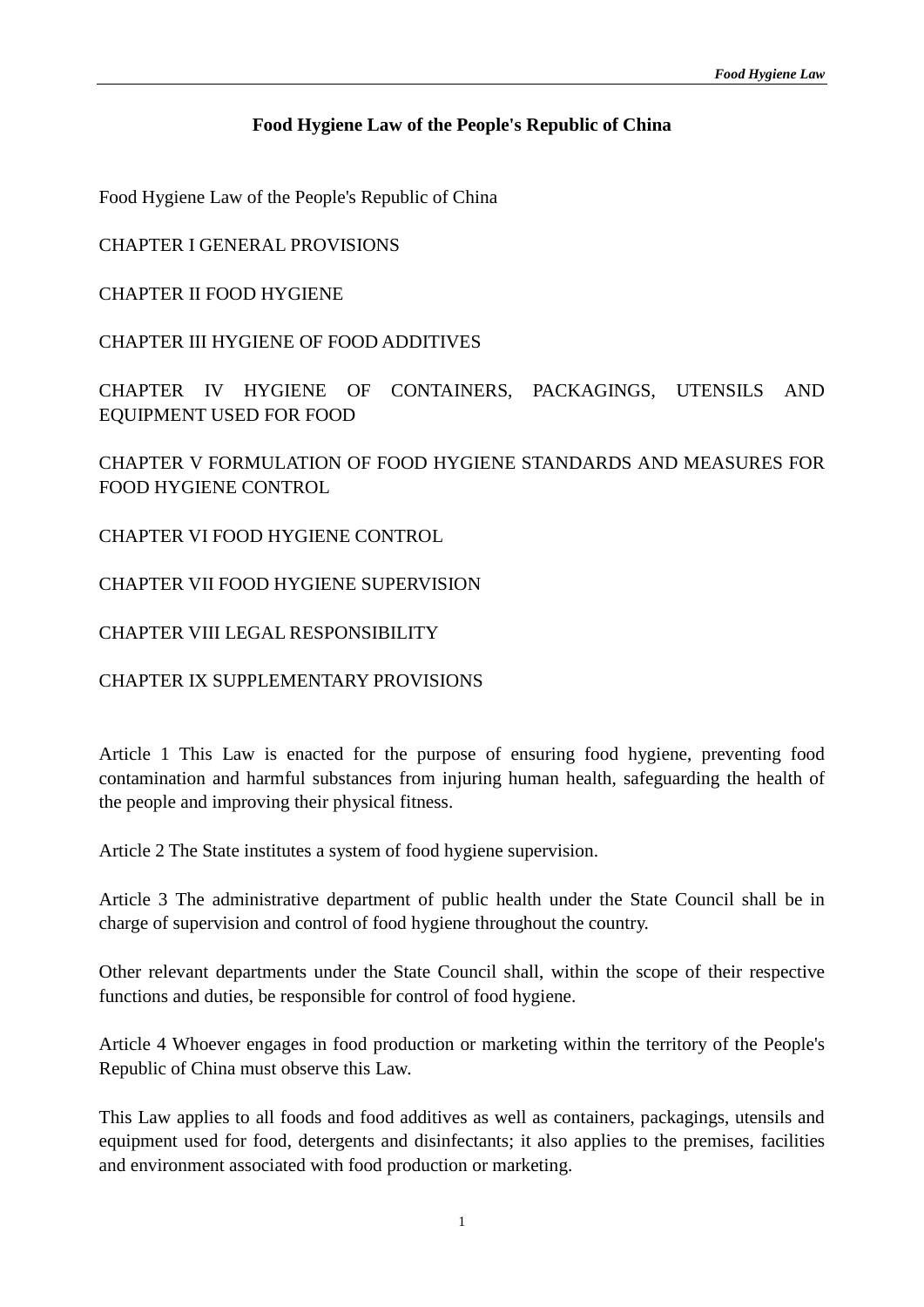Article 5 The State encourages and protects the social supervision exercised by public organizations and individuals over food hygiene.

Any person shall have the right to inform the authorities and lodge a complaint about any violation of this Law.

Article 6 Food shall be nontoxic and harmless, conform to proper nutritive requirements and have appropriate sensory properties such as colour, fragrance and taste.

Article 7 Principal and supplementary foods intended specially for infants and preschool children shall conform to the nutritive and hygienic standards promulgated by the administrative department of public health under the State Council.

Article 8 In the process of food production or marketing, the requirements for hygiene stated below shall be conformed to:

(1) The environment inside and outside any food production or marketing establishment shall be kept clean and tidy; measures shall be taken to eliminate flies, rodents, cockroaches and other harmful insects and to remove conditions for their propagation; and a prescribed distance shall be kept from any toxic or harmful site;

(2) An enterprise engaged in food production or marketing shall have workshops or other premises for the preparation of raw materials and for processing, packing and storage that are commensurate with the varieties and quantities of the products handled;

(3) Appropriate facilities shall be made available for disinfection, changing clothes, toilet, natural and artificial light, ventilation, prevention of spoilage, protection against dust, elimination of flies and rodents, washing of equipment, sewage discharge and the containment of garbage and other wastes;

(4) The layout of installations and the application of technological processes shall be rational in order to prevent contamination between foods to be processed and ready-to-eat foods, and between raw materials and finished products; food must not be placed in contact with any toxic substance or filth;

(5) Tableware, kitchenware and containers for ready-to-eat foods must be cleaned and disinfected prior to use; cooking utensils and other utensils must be washed after use and kept clean;

(6) Any containers, packagings, utensils and equipment used for the storage, transportation, loading and unloading of food as well as the conditions under which these operations are carried out must be safe, harmless and kept clean in order to prevent food contamination;

(7) Ready-to-eat foods shall be kept in small packets or in nontoxic, clean packaging materials;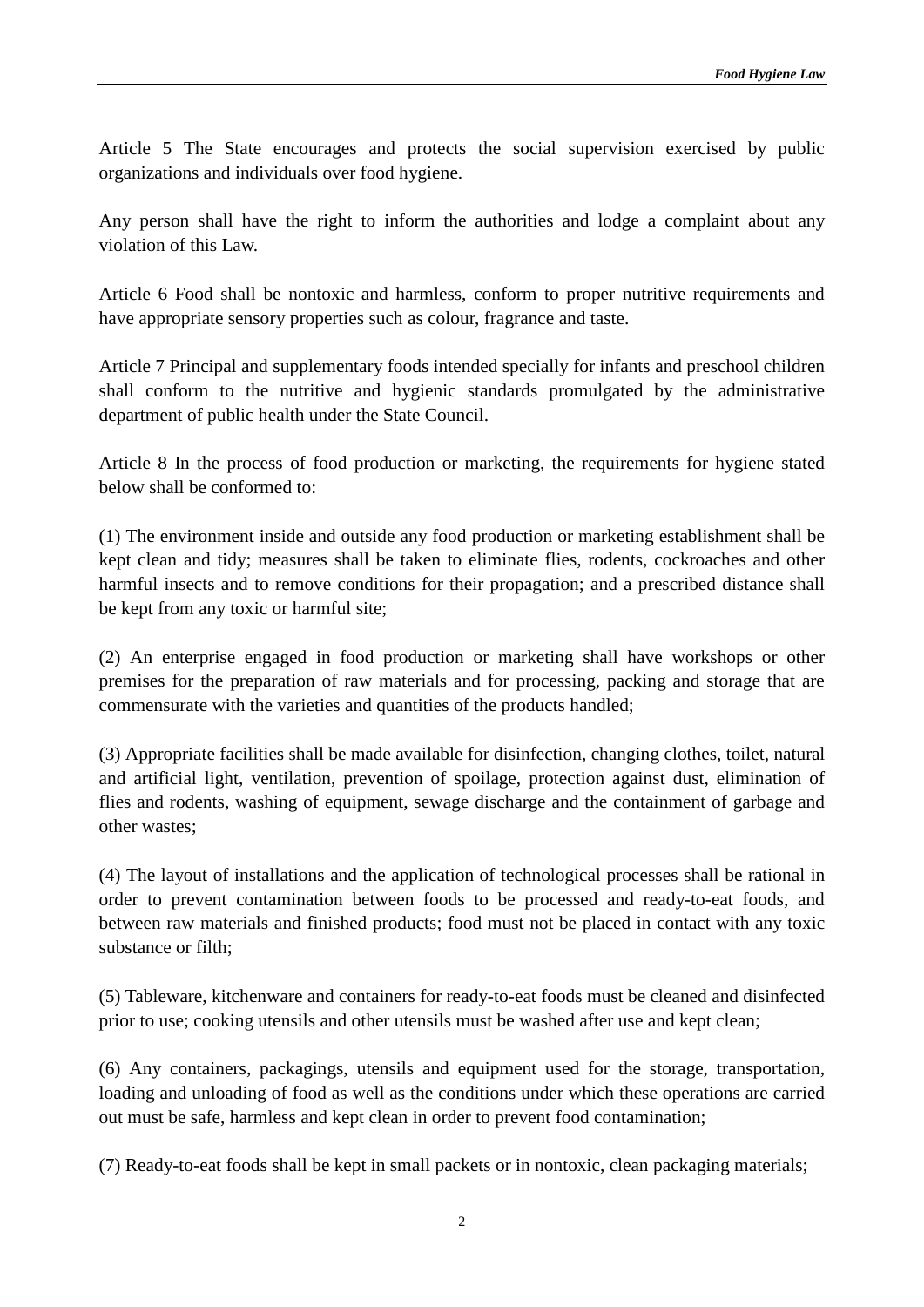(8) All persons involved in food production or marketing shall maintain a constant standard of personal hygiene, taking care to wash their hands thoroughly and wear clean work clothes and headgear while preparing or selling food; also, proper utensils must be used when selling ready-to- eat foods;

(9) Any water used must conform to the national hygiene standards for drinking-water in urban and rural areas;

(10) The detergents and disinfectants used shall be safe and harmless to human health.

The hygienic requirements for food production or marketing undertaken by food vendors and persons engaged in the food business in urban and rural markets shall be formulated specifically according to this Law by the standing committees of the people's congresses in the provinces, autonomous regions, or municipalities directly under the Central Government.

Article 9 The production and marketing of foods in the following categories shall be prohibited:

(1) foods that can be injurious to human health because they are putrid or deteriorated, spoiled by rancid oil or fat, moulded, infested with insects or worms, contaminated, contain foreign matter or manifest other abnormalities in sensory properties;

(2) foods that contain or are contaminated by toxic or deleterious substances and can thus be injurious to human health:

(3) foods that contain pathogenic parasites, microorganisms or an amount of microbial toxin exceeding the tolerance prescribed by the State;

(4) meat and meat products that have not been inspected by the veterinary health service or have failed to pass such inspection;

(5) poultry, livestock, game and aquatic animals that have died from disease, poisoning or some unknown cause, as well as products made from them;

(6) foods contaminated by use of filthy or seriously damaged containers or packages, or filthy means of conveyance;

(7) foods that impair nutrition or health because they are adulterated or misbranded;

(8) foods processed with non-food raw materials; foods mixed with non- food chemical substances, or non-food stuffs used as food;

(9) foods that has expired the date for guaranteed quality;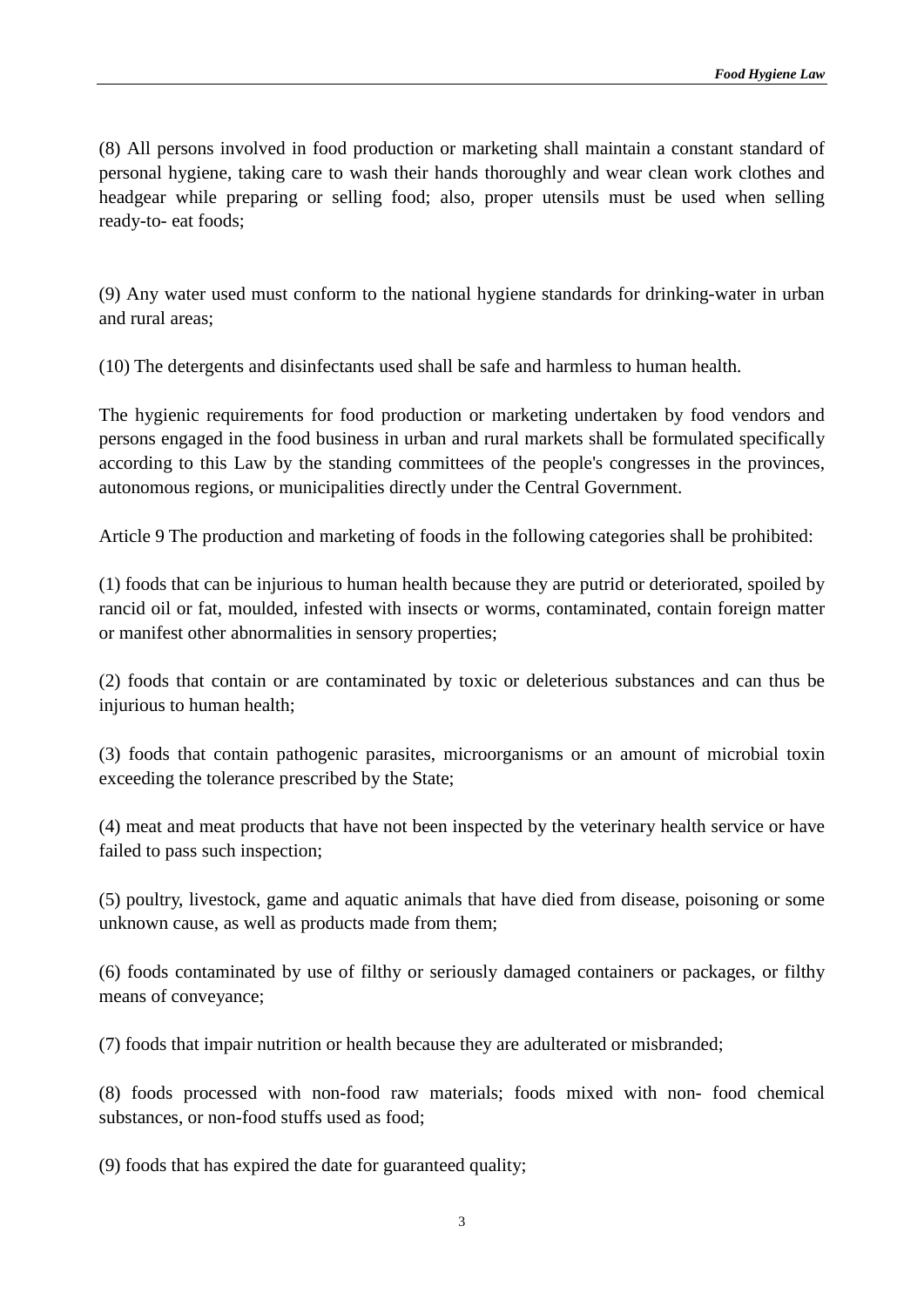(10) foods of which the sale has been specifically prohibited, for the prevention of diseases or other special reasons, by the administrative department of public health under the State Council or by the people's governments of the provinces, autonomous regions, or municipalities directly under the Central Government;

(11) foods that contain additives not approved for use by the administrative department of public health under the State Council or residues of pesticides exceeding the tolerance prescribed by the State; and

(12) other foods that do not conform to the standards and requirements for food hygiene.

Article 10 Food must not contain medicinal substances, with the exception of those materials that have traditionally served as both food and medicaments and are used as raw materials, condiments or nutrition fortifiers.

#### CHAPTER III HYGIENE OF FOOD ADDITIVES

Article 11 The production, marketing and use of food additives must conform to the hygiene standards for use of food additives and the hygiene control regulations; the food additives that do not conform to the hygiene standards and the hygiene control regulations may not be marketed and used.

## CHAPTER IV HYGIENE OF CONTAINERS, PACKAGINGS, UTENSILS AND EQUIPMENT

Article 12 Containers, packagings, utensils and equipment used for food must conform to the hygiene standards and the hygiene control regulations.

Article 13 The raw materials for making containers, packagings, utensils and equipment used for food must meet hygiene requirements. The finished products should be easy to clean and disinfect.

# CHAPTER V FORMULATION OF FOOD HYGIENE STANDARDS AND MEASURES FOR FOOD

Article 14 The administrative department of public health under the State Council shall formulate or approve and promulgate the national hygiene standards, hygiene control regulations and inspection procedures for food, food additives, the containers, packagings, utensils and equipment used for food, the detergents and disinfectants used for washing food or utensils and equipment used for food, and the tolerances for contaminants and radioactive substances in food.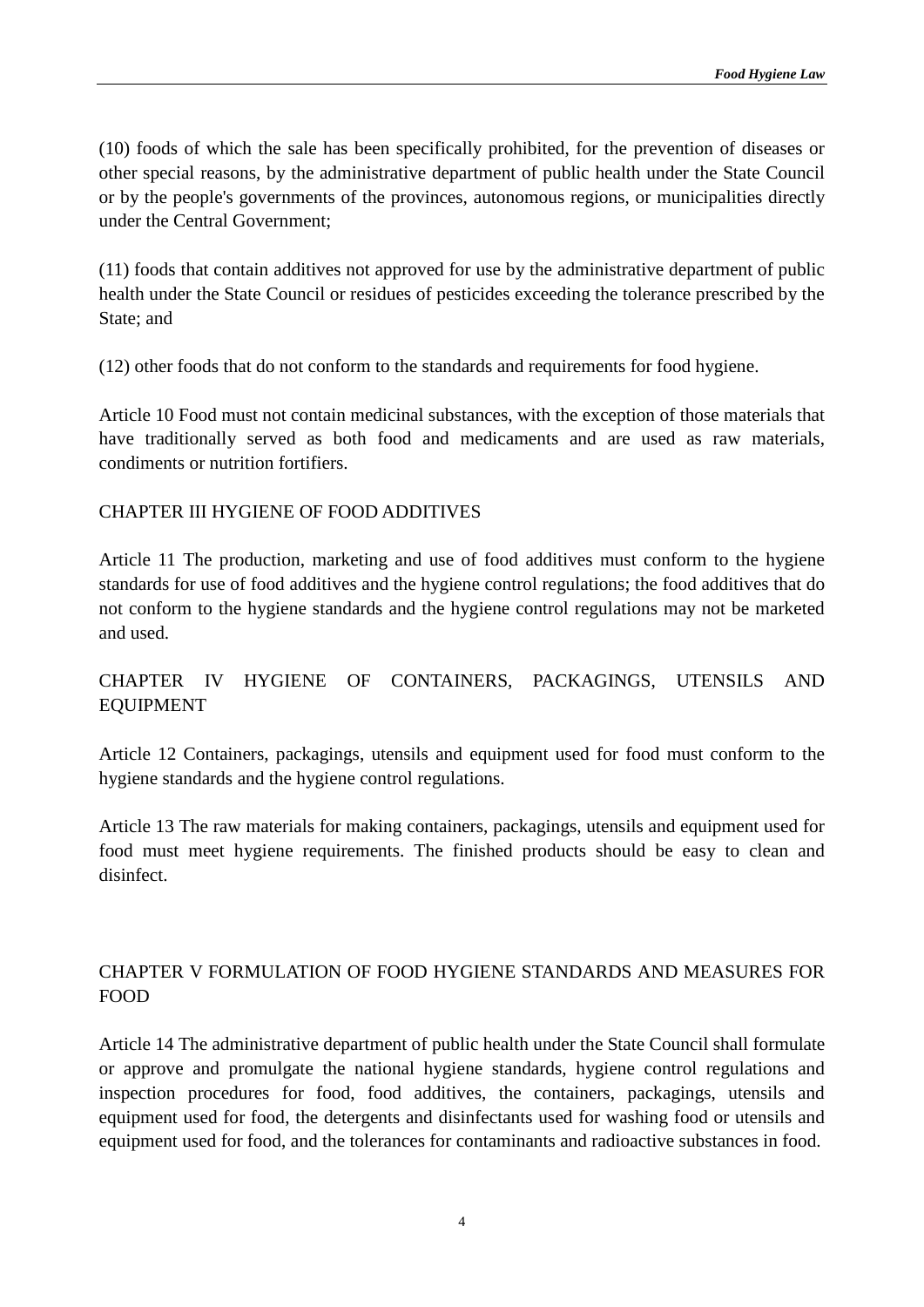Article 15 If the State has not formulated hygiene standards for a certain food, the people's governments of the provinces, autonomous regions, or municipalities directly under the Central Government may establish local hygiene standards for that food and report them to the administrative department of public health under the State Council and the competent standardization administration department under the State Council for the record.

Article 16 Norms of significance to the science of health to be included in the national quality standards for food additives must be examined and approved by the administrative department of public health under the State Council.

Appraisals on the safety for use of agricultural chemicals, such as pesticides and chemical fertilizers, shall be examined and approved by the administrative department of public health under the State Council.

Veterinary hygiene inspection procedures for slaughtered livestock and poultry shall be formulated jointly by the relevant administrative departments under the State Council and the administrative department of public health under the State Council.

Article 17 The departments in charge of control of food production or marketing of the people's governments at various levels shall strengthen control of food hygiene and oversee the implementation of this Law.

The people's governments at various levels shall encourage and support efforts to improve food processing technology so as to promote the improvement of hygienic quality of food.

Article 18 Enterprises engaged in food production or marketing shall improve their own system for food hygiene control, appoint full-time or part-time workers to control food hygiene and strengthen inspection of the foods they produce or market.

Article 19 The selection of sites and the designs for construction, extension or renovation projects of enterprises engaged in food production or marketing shall meet hygiene requirements, and the administrative department of public health must participate in the examination of those designs and in the inspection and acceptance of finished projects.

Article 20 Before starting production of new varieties of food or food additives with new resources, the enterprises engaged in their production or marketing must submit the data required for evaluation of the hygiene and nutrition of such products; before starting production of new varieties of containers, packagings, utensils or equipment used for foods, with new raw or processed materials, the enterprises engaged in their production or marketing must submit the data required for evaluation of the hygiene of such products. Before the new varieties mentioned above are put into production, it shall also be necessary to provide samples of the varieties and the matter shall be reported for examination and approval in accordance with the specified procedures for examining and approving food hygiene standards.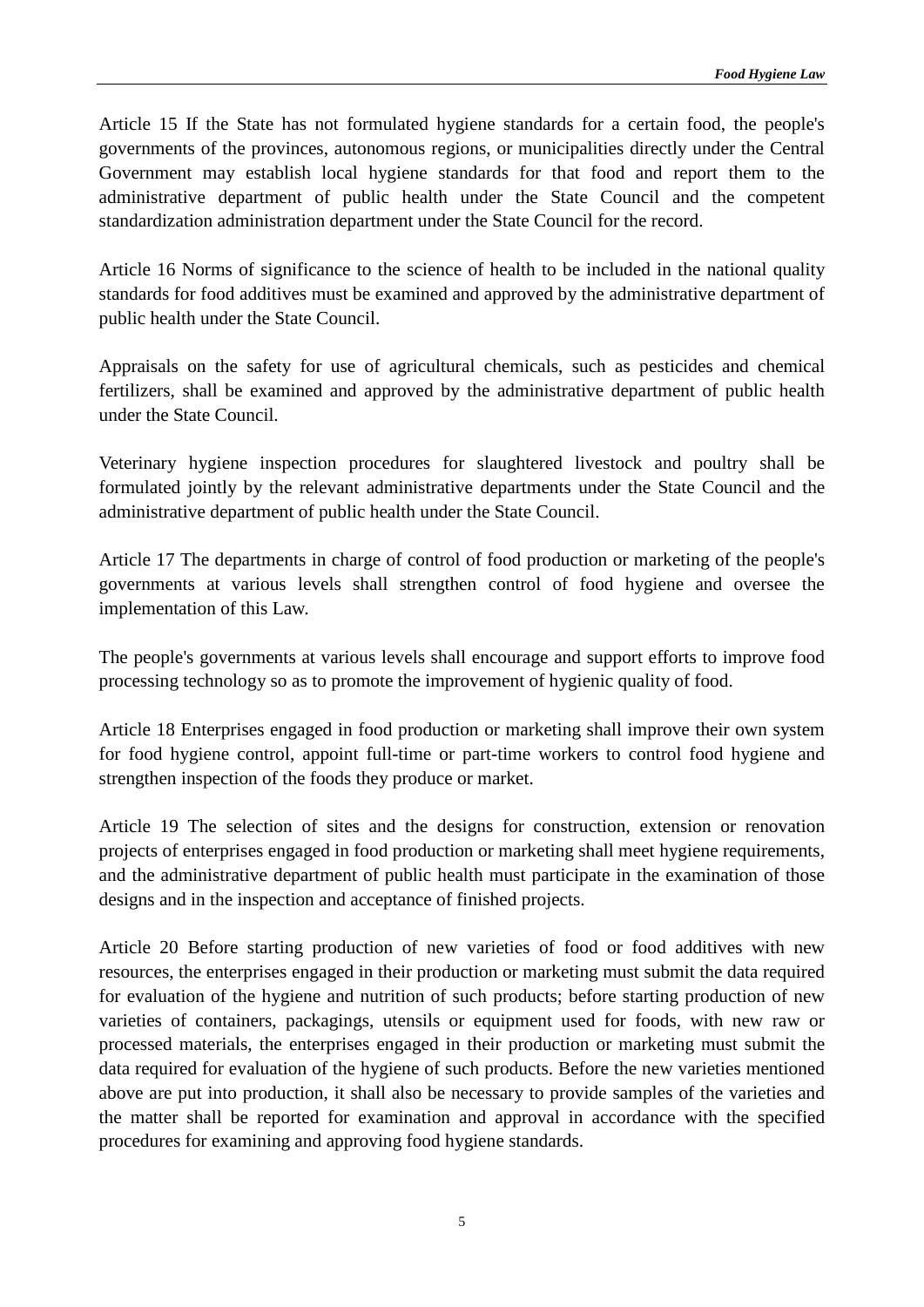Article 21 Any standardized packaged food or food additive must, according to the requirements for different products, have the name of the product, the place of manufacture, the name of the factory, the date of manufacture, the batch number (or code number), the specifications, the formula or principal ingredients, the date of expiration for guaranteed quality, the method of consumption or use, and other such information indicated in the label of the package or the product description. The product description for any food or food additive shall not contain exaggerated or false advertising.

The label of the food package must be clearly printed and easy to read. Foods sold on domestic markets must have labels in the Chinese language.

Article 22 With regard to the food indicated to have specific health functions, the products and its description must be submitted to the administrative department of public health under the State Council for examination and approval; its hygiene standards and the measures for control of its production and marketing shall be formulated by the administrative department of public health under the State Council.

Article 23 The food indicated to have specific health functions may not be harmful for human health; the content of the product description shall be true, and the functions and ingredients of the product shall be identical with the information given in the product description and there shall be no false information.

Article 24 Food, food additives and containers, packagings and other utensils used specially for food may be dispatched from factory or sold only after their producers have carried out inspection and found them to be up to the standards according to the hygiene standards and the hygiene control regulations.

Article 25 Whenever producers or marketers of food procure supplies, they shall, in accordance with the relevant State regulations, request inspection certificates or laboratory test reports and the supplier must provide these. The scopes and types of food that requires certificates shall be specified by the administrative department of public health of the people's governments of the provinces, autonomous regions, or municipalities directly under the Central Government.

Article 26 All persons engaged in food production or marketing must undergo an annual medical examination; persons newly employed or serving temporarily in this field must also undergo a medical examination and may not start work until they have obtained health certificates.

No persons suffering from dysentery, typhoid, viral hepatitis or other infectious diseases of the digestive tract (including pathogen carriers), active tuberculosis, suppurative or exudative dermatosis or any other disease incompatible with food hygiene, may be engaged in any work involving contact with ready-to-eat foods.

Article 27 Enterprises engaged in food production or marketing as well as food vendors must obtain a hygiene licence issued by the administrative department of public health before they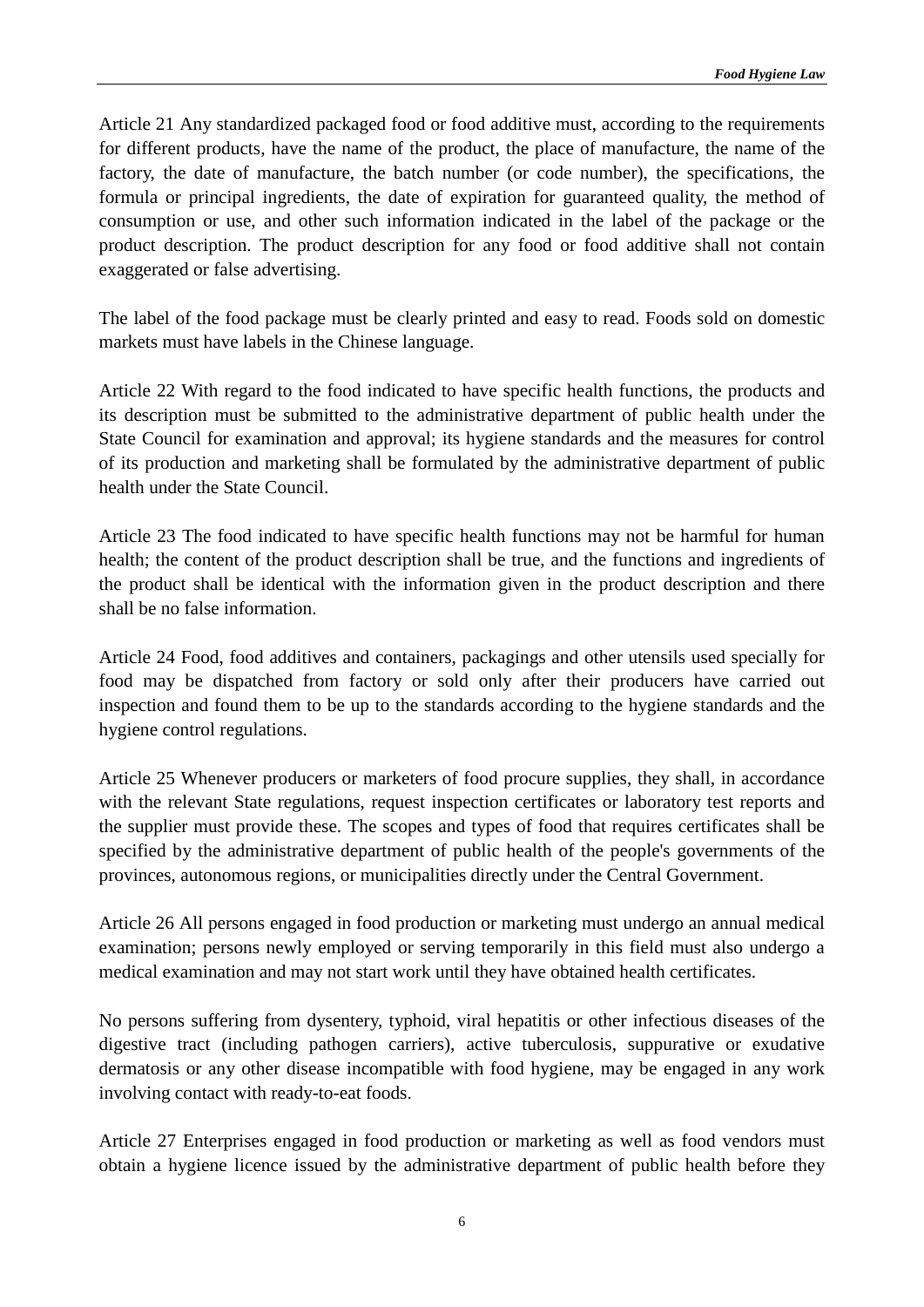shall be permitted to apply for registration with the administrative departments of industry and commerce. No person who has not obtained a hygiene licence may engage in food production or marketing.

Food producers or marketers may not forge, alter or lend the hygiene licence.

The measures for the issuance and control of hygiene licences shall be worked out by the administrative departments of public health of the people's governments of the provinces, autonomous regions, or municipalities directly under the Central Government.

Article 28 Persons who run a food market of any type shall be responsible for the food hygiene control of the market, set up necessary public sanitary facilities in the market and maintain a good sanitary environment.

Article 29 The administrative departments of industry and commerce shall be responsible for the control of food hygiene on urban and rural markets; the administrative departments of public health shall be responsible for the supervision and inspection of food hygiene.

Article 30 Imported foods, food additives and containers, packagings, utensils and equipment used for food must comply with the national hygiene standards and the hygiene control regulations.

The above-mentioned imports shall be subject to hygiene supervision and inspection by the frontier agencies for hygiene supervision and inspection of imported food. Only those proved to be up to the standards through inspection shall be allowed to enter the territory. The Customs authorities shall grant clearance of goods on the strength of the inspection certificate.

When declaring such products for inspection, the importer shall submit the relevant data and inspection reports on the pesticides, additives, fumigants and other such substances used by the exporting country (region).

The imports mentioned in the first paragraph shall be subject to inspection in accordance with the national hygiene standards. In the absence of the national hygiene standards for such imports, the importer must provide the hygiene evaluation data prepared by the health authorities or organization of the exporting country (region) to the frontier agencies for hygiene supervision and inspection of imported food for examination and inspection and such data shall also be reported to the administrative department of public health under the State Council for approval.

Article 31 Foods for export shall be subject to hygiene supervision and inspection by the national inspection agency for import and export commodities.

The Customs authorities shall grant clearance of export commodities on the basis of the certificates issued by the national inspection agency for import and export commodities.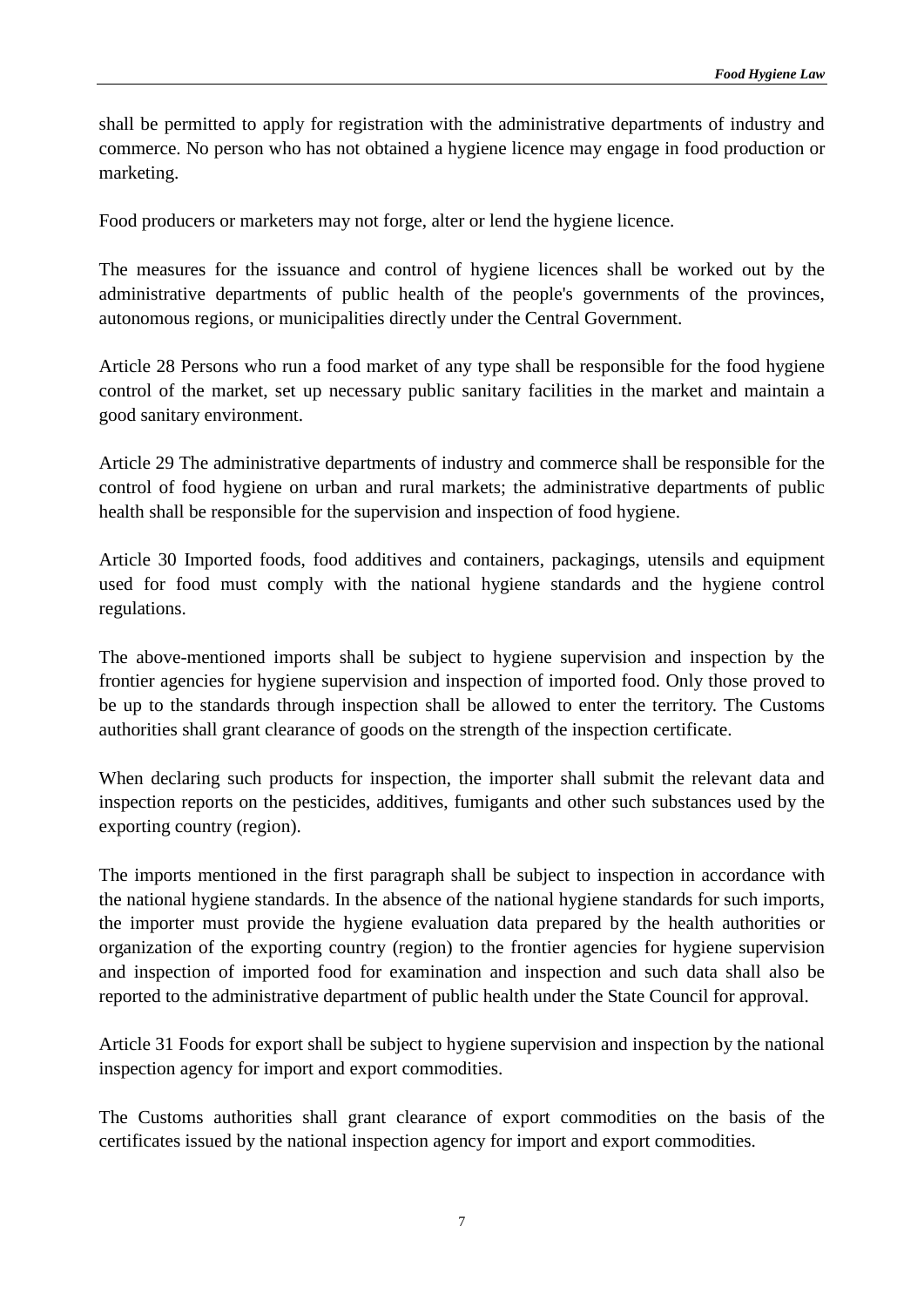# CHAPTER VII FOOD HYGIENE SUPERVISION

Article 32 The administrative departments of public health of the local people's governments at or above the county level shall exercise their functions and duties for food hygiene supervision within the scope of their jurisdiction.

The agencies for food hygiene supervision set up by the administrative departments of railways and communications shall exercise their functions and duties for food hygiene supervision jointly prescribed by the administrative departments of public health under the State Council and other relevant departments under the State Council.

Article 33 The duties for food hygiene supervision shall be as follows:

(1) to provide monitoring, inspection and technical guidance for food hygiene;

(2) to contribute to the training of personnel for food production and marketing and to supervise the medical examination of such personnel;

(3) to disseminate knowledge of food hygiene and nutrition, provide appraisals of food hygiene and publicize the existing situation in food hygiene;

(4) to conduct hygiene inspection of sites selected or designs made for construction, extension or renovation projects of enterprises engaged in food production or marketing and participate in the inspection and acceptance of finished projects;

(5) to undertake investigation of accidents involving food poisoning or food contamination and take measures of control;

(6) to make supervision and inspection rounds to see whether any act is committed against this Law;

(7) to pursue investigation of the responsibility of persons who violate this Law and impose administrative punishment on them according to law; and

(8) to take charge of other matters that concern food hygiene supervision.

Article 34 The administrative departments of public health of the people's governments at or above the county level shall be manned with food hygiene supervisors. Such supervisors shall be qualified professionals and issued with such certificates by the administrative departments of public health at the corresponding levels.

The food hygiene supervisors appointed by departments in charge of railways and communications agencies shall be issued with the certificates by the competent authorities at a higher level.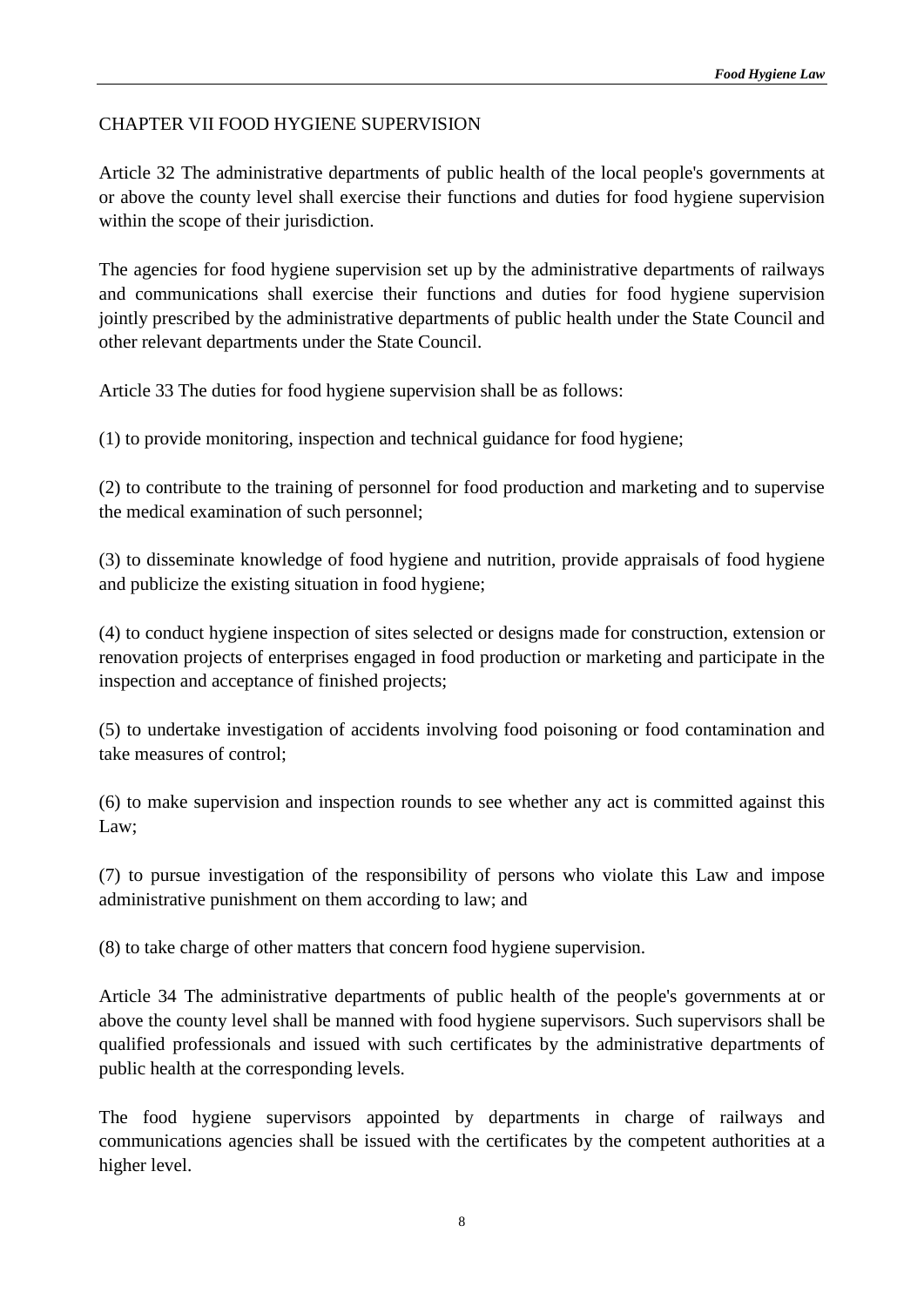Article 35 Food hygiene supervisors shall carry out the tasks assigned to them by the administrative department of public health.

Food hygiene supervisors shall enforce laws impartially, be loyal to their duties and may not seek personal gain by taking advantage of their office.

While carrying out their tasks, food hygiene supervisors may obtain information from the food producers or marketers, request necessary data, enter production or marketing premises to inspect them, and get free samples in accordance with regulations. The producers or marketers may not turn down such requests or hold back any information.

Food hygiene supervisors shall be obliged to keep confidential any technical data provided by the producers or marketers.

Article 36 The administrative department of public health under the State Council and those of the people's governments of the provinces, autonomous regions, or municipalities directly under the Central Government may, if the need arises, assign qualified units as units for food hygiene inspection; these units shall undertake food hygiene inspection and provide inspection reports. Article 37 The administrative department of public health of the local people's governments at or above the county level may adopt the following temporary measures of control over the food producer or marketer when a food poisoning accident has occurred or when there is evidence of a potential food poisoning accident:

(1) to seal up the food and its raw materials that have caused food poisoning or that are likely to cause food poisoning;

(2) to seal up the contaminated utensils used for food and order the food producer or marketer to have them cleaned and disinfected.

The food that is found to be contaminated after inspection shall be destroyed, while the food that is found not contaminated shall be unsealed.

Article 38 The units where food poisoning accidents have occurred and the units that have admitted the victims for medical treatment shall, in addition to taking rescue measures, submit prompt reports to the local administrative departments of public health in accordance with relevant State regulations.

The administrative department of public health of a local people's government at or above the county level shall, upon receipt of such report, conduct prompt investigation and handle the matter and adopt control measures.

## CHAPTER VIII LEGAL RESPONSIBILITY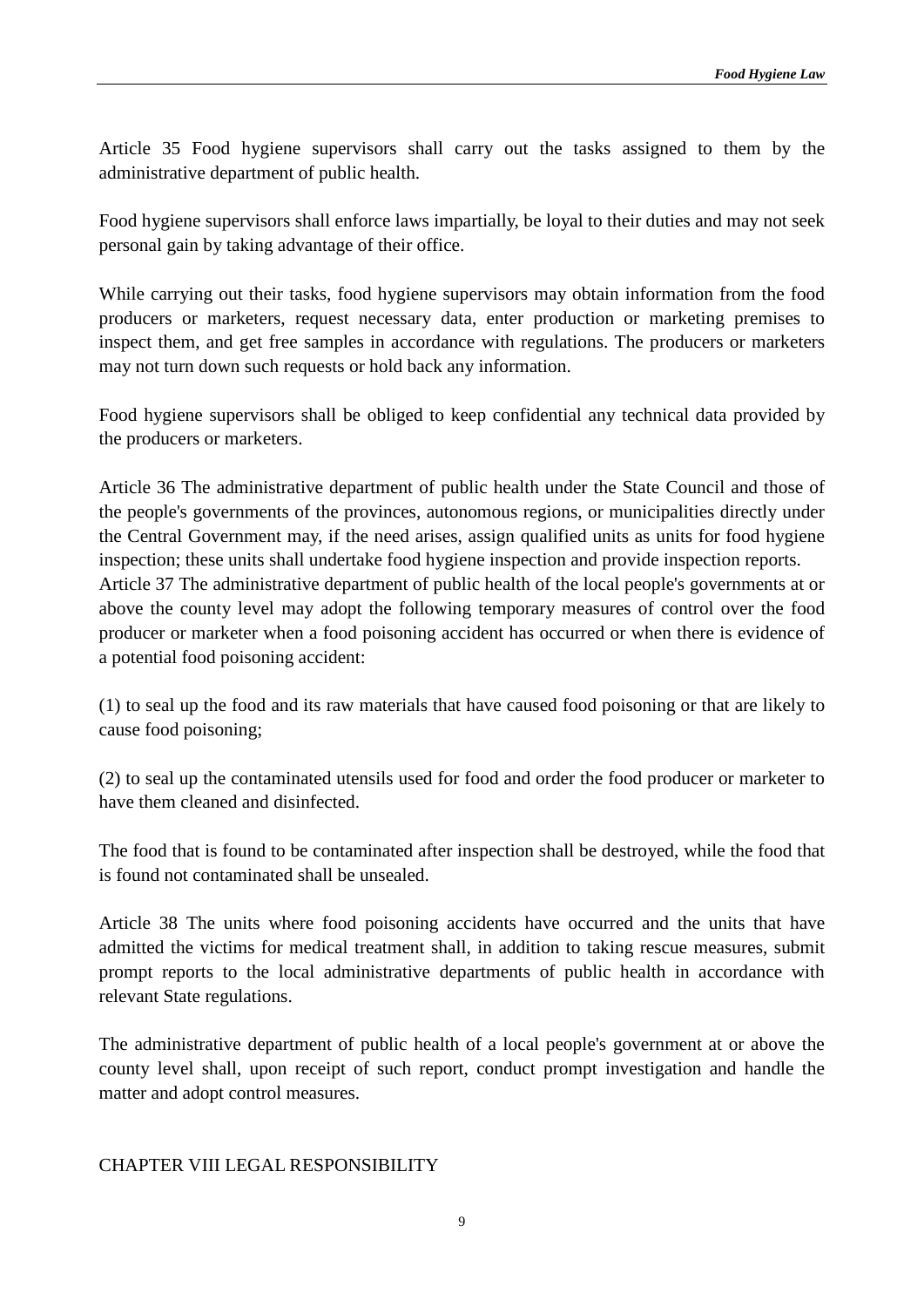Article 39 Whoever, in violation of this Law, produces or markets food which is not up to the hygiene standards, thus causing an accident of food poisoning or resulting in a disease caused by food-borne bacteria, shall be ordered to stop such production or marketing; the food causing such food poisoning or disease shall be destroyed; the illegal gains shall be confiscated and a penalty of not less than one time and not more than five times the illegal gains shall concurrently be imposed; if there are no illegal gains, a penalty of not less than 1,000 yuan and not more than 50,000 yuan shall be imposed.

Whoever, in violation of this Law, produces or markets food which is not up to the hygiene standards, thus causing a serious accident of food poisoning or resulting in a disease caused by food-borne bacteria, and seriously harming human health, or adulterates food he produces or markets with toxic or harmful non-food raw materials, shall be investigated for criminal responsibility according to law.

If a person commits any of the acts mentioned in this Article, his hygiene licence shall be revoked.

Article 40 If anyone, in violation of this Law, engages in food production or marketing without obtaining a hygiene licence or with a forged hygiene licence, such production or marketing shall be banned; the illegal gains shall be confiscated and a penalty of not less than one time and not more than five times the illegal income shall concurrently be imposed; if there are no illegal gains, a penalty of not less than 500 yuan and not more than 30,000 yuan shall be imposed. If anyone alters or lends his hygiene licence, his hygiene licence and the illegal gains shall be confiscated; and a penalty of not less than one time and not more than three times the illegal gains shall concurrently be imposed; if there are no illegal gains, a penalty of not less than 500 yuan and not more than 10,000 yuan shall be imposed.

Article 41 If, in violation of this Law, any food producer or marketer does not comply with the hygiene requirements, he shall be ordered to set it right and given a disciplinary warning, and a penalty of not more then 5,000 yuan may be imposed; if he refuses to set it right or other serious circumstances are involved, his hygiene licence shall be revoked.

Article 42 If anyone, in violation of this Law, produces or markets food the production and marketing of which is prohibited, he shall be ordered to stop producing or marketing such food, a public announcement shall be made immediately to recall the sold food and the food shall be destroyed; the illegal gains shall be confiscated and a penalty of not less than one time and not more than five times the illegal gains shall concurrently be imposed; if there are no illegal gains, a penalty of not less than 1,000 yuan and not more than 50,000 yuan shall be imposed; if the offence is serious, the offender's hygiene licence shall be revoked.

Article 43 If anyone, in violation of this Law, produces or markets the principal and supplementary foods intended specially for infants and preschool children which do not conform to the nutritive and hygiene standards, he shall be ordered to stop producing and marketing such foods, a public announcement shall be made immediately to recall the sold foods and the foods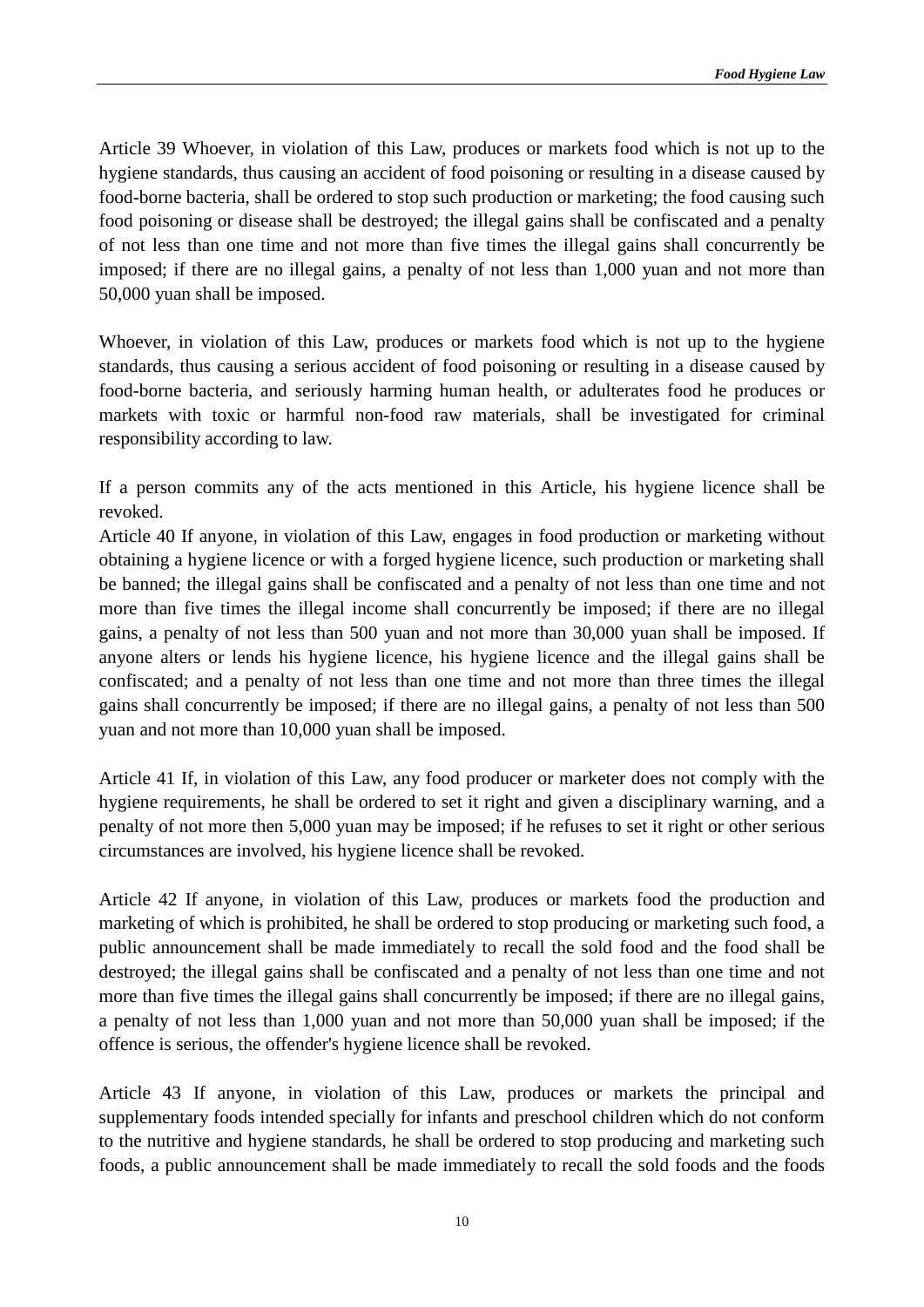shall be destroyed; the illegal gains shall be confiscated and a penalty of not less than one time and not more than five times the illegal gains shall concurrently be imposed; if there are no illegal gains, a penalty of not less than 1,000 yuan and not more than 50,000 yuan shall be imposed; if the offence is serious, the offender's hygiene licence shall be revoked.

Article 44 If anyone, in violation of this Law, produces, markets or uses the food additives, food containers, packagings, utensils and equipment used for food as well as the detergents and disinfectants which do not conform to the hygiene standards and the hygiene control regulations, he shall be ordered to stop producing and using them; the illegal gains shall be confiscated and a penalty of not less than one time and not more than three times the illegal gains shall concurrently be imposed; if there are no illegal gains, a penalty of not more than 5,000 yuan shall be imposed.

Article 45 If anyone, in violation of this Law, produces or markets the food indicated to have specific health functions without examination and approval by the administrative department of public health under the State Council, or if the product description of such food provides false information, he shall be ordered to stop producing or marketing such food, the illegal gains shall be confiscated and a penalty of not less than one time and not more than five times the illegal gains shall concurrently be imposed; if there are no illegal gains, a penalty of not less than 1,000 yuan and not more than 50,000 yuan shall be imposed; if the offence is serious, the offender's hygiene licence shall be revoked.

Article 46 If anyone, in violation of this Law, does not indicate or falsely indicates specified matters such as the date of manufacture and the date of expiration for guaranteed quality in the labels of packages of the standardized packaged food or food additives or in the product descriptions, or in violation of the regulations, does not have labels in the Chinese language, he shall be ordered to set it right and a penalty of not less than 500 yuan and not more than 10,000 yuan may concurrently be imposed.

Article 47 If a food producer or marketer, in violation of this Law, engages in food production or marketing without obtaining a health certificate, or if the producers or marketers who suffer from diseases and may not contact with ready-to-eat foods are not transferred to other posts according to relevant regulations, they shall be ordered to set it right and a penalty of not more than 5,000 yuan may be imposed.

Article 48 If anyone, in violation of this Law, causes an accident of food poisoning or a disease engendered by food-borne bacteria or causes harm to another person by other acts against this Law, he shall bear the civil liability for compensation according to law.

Article 49 The administrative punishment provided in this Law shall be decided by the administrative department of public health of a local people's government at or above the county level. Other authorities exercising the power of food hygiene supervision as provided by this Law shall, within the stipulated scope of functions and duties, make decisions on administrative punishment in accordance with the provisions of this Law.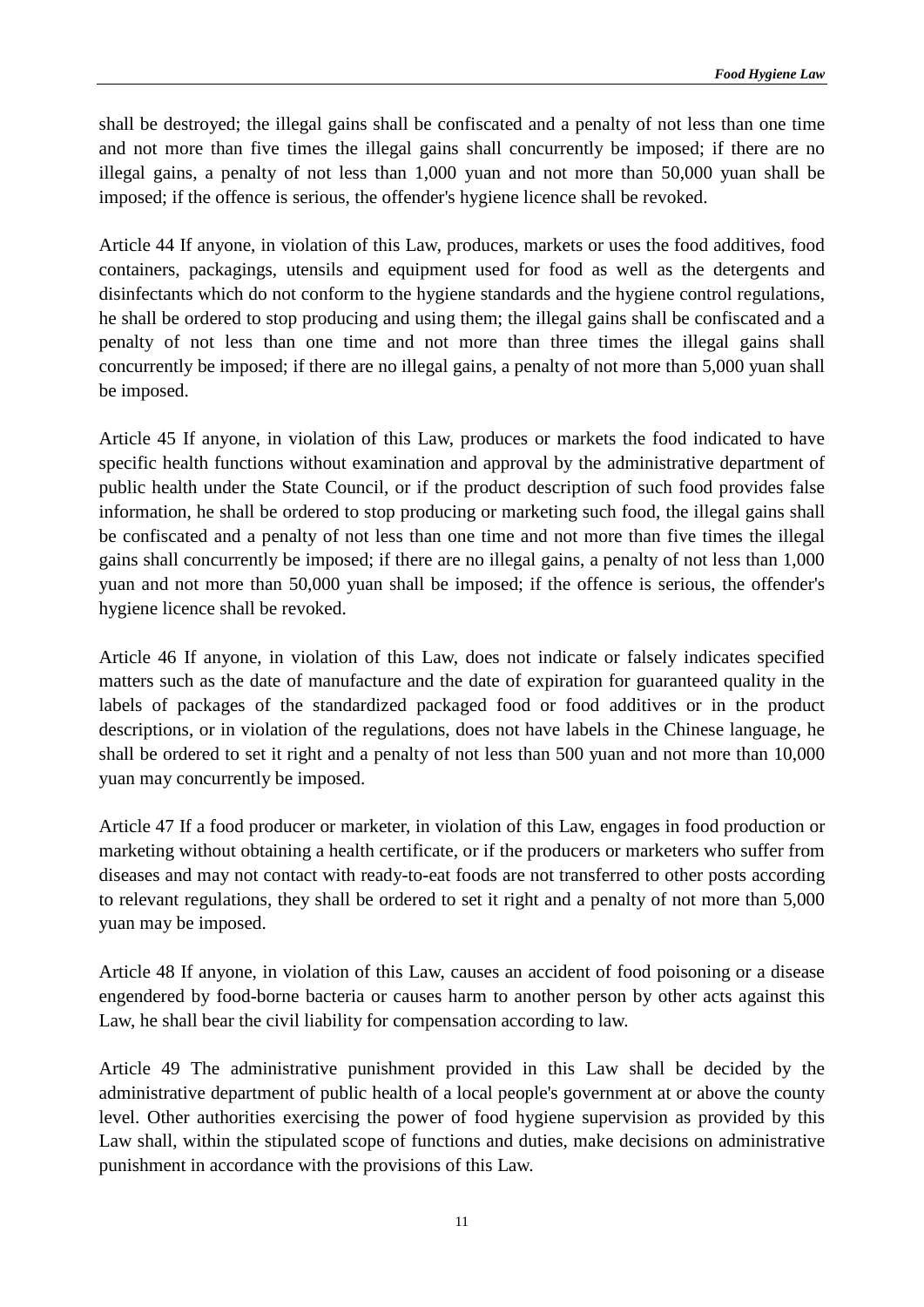Article 50 If a party is not satisfied with the decision on administrative punishment, he may, within 15 days from receipt of the notice of punishment, apply for reconsideration to the organ at the next higher level over the one that has made the decision. The party may also directly bring a suit in a People's Court within 15 days from receipt of the said notice.

The reconsideration organ shall, within 15 days from receipt of the application for reconsideration, make a reconsideration decision. If the party concerned is not satisfied with the reconsideration decision, he may, within 15 days from receipt of the reconsideration decision, bring a suit in a People's Court.

If a party neither applies for reconsideration, nor brings a suit in a People's Court within the time limit, nor execute the decision on administrative punishment, the organ that has made the decision may apply to a People's Court for compulsory execution.

Article 51 If an administrative department of public health, in violation of this Law, issues hygiene licences to producers or marketers not meeting the requirements, the persons who are directly responsible for the offence shall be given administrative sanctions; those who accept bribes, if the cases constitutes a crime, shall be investigated for criminal responsibility in accordance with law.

Article 52 Food hygiene supervisors and administrators who by abusing their power, neglecting their duties or engaging in malpractice for personal gain, cause a major accident, which constitutes a crime, shall be investigated for criminal responsibility in accordance with law; if the offence does not constitute a crime, the offender shall be given administrative sanctions according to law.

Article 53 Whoever prevents, by force or intimidation, food hygiene supervisors or administrators from performing their duties according to law shall be investigated for criminal responsibility in accordance with law; whoever prevents or obstructs, without resorting to force or intimidation, food hygiene supervisors or administrators from performing their duties according to law shall be punished by the public security organs in accordance with the Regulations on Administrative Penalties for Public Security.

#### CHAPTER IX SUPPLEMENTARY PROVISIONS

Article 54 For the purpose of this Law, the definitions of the following terms are:

"Food" means any finished product or raw materials provided for people to eat or drink, as well as any product that has traditionally served as both food and medicament, with the exception of products used solely for medical purposes.